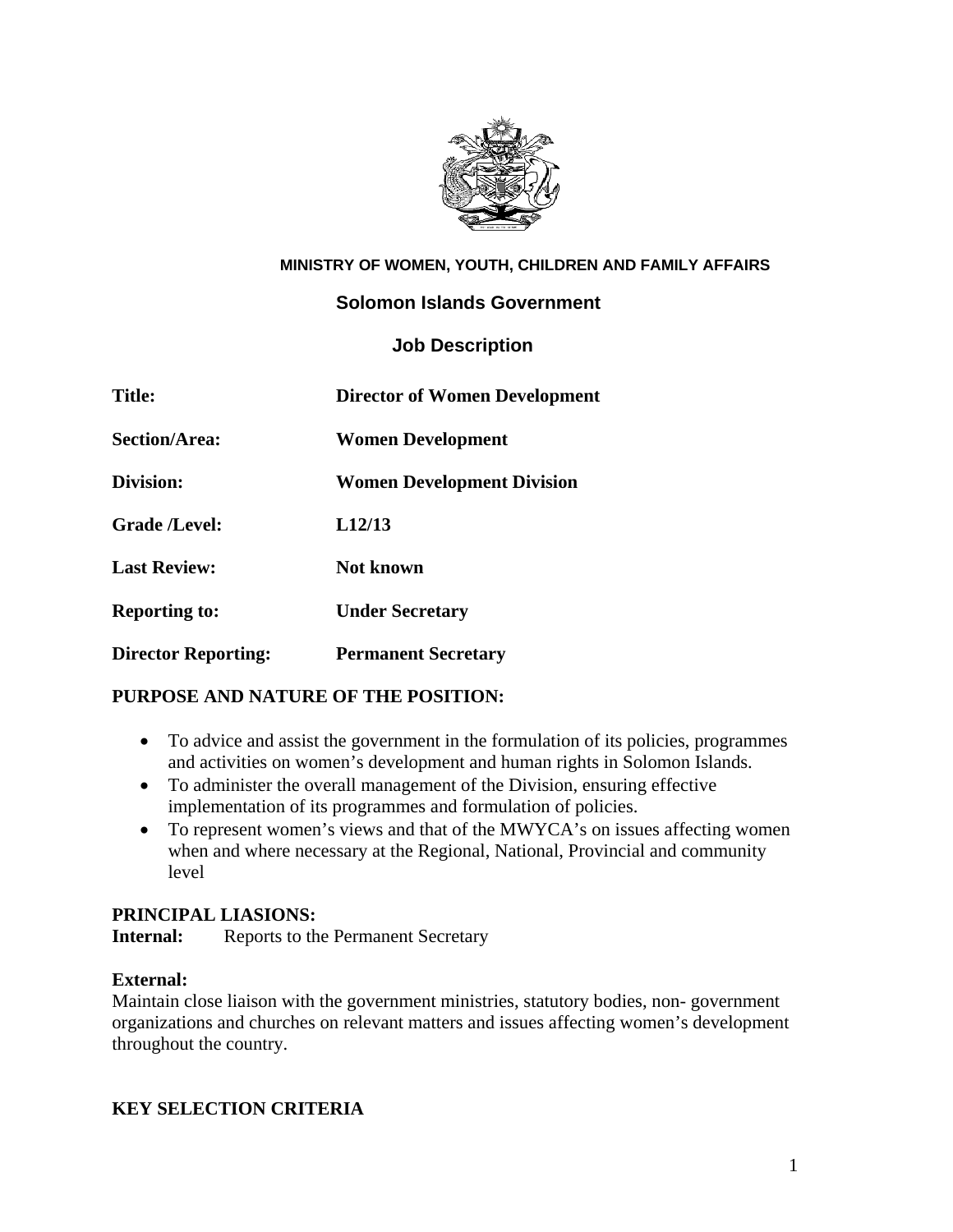## **1. Qualifications**

## **Essential:**

- Degree in Women and Community Development or related fields.
- Wide experience working with women and women's organizations at the national level.
- Be able to formulate identified issues to policies and translate policies into action plans
- Excellent planning management skills

# **Desirable:**

- A good understanding of the women's developments needs and issues.
- Is familiar with SIG policies and Action plans
- and community levels and development partners
- Has sound knowledge on community development
- Has good negotiation skills
- A good team player

# **2. Knowledge and or experience**

- Has wide experience working at the community level and women issues, policies and conventions
- Has in-depth knowledge on project planning, programming, appraisal, implementation, monitoring and evaluation.
- Posses sound knowledge and experience on women and women's organizations at the national and community level

## **3. Personal Competencies**

- **Written communication** Have a good command of English grammar and spelling and Pidgin English for advocacy purposes.
- **Oral communication** Is able to communicate information in a clear, concise, logical and confident manner.
- **Interpersonal communication** Had an ability to establish good relationships with divisional heads / supervisors, staff, subordinates and management by correctly interpreting both verbal and non-verbal cues. Understands cultural diversity and exhibits tolerance for personal differences.
- Motivation is motivated to perform work and complete assigned tasks to meet performance expectations whilst maintaining high level of accuracy.
- **Teamwork** Actively participate in team work processes; give input to the team's work and net working for better co-operation. Adapt to new team situations, especially with